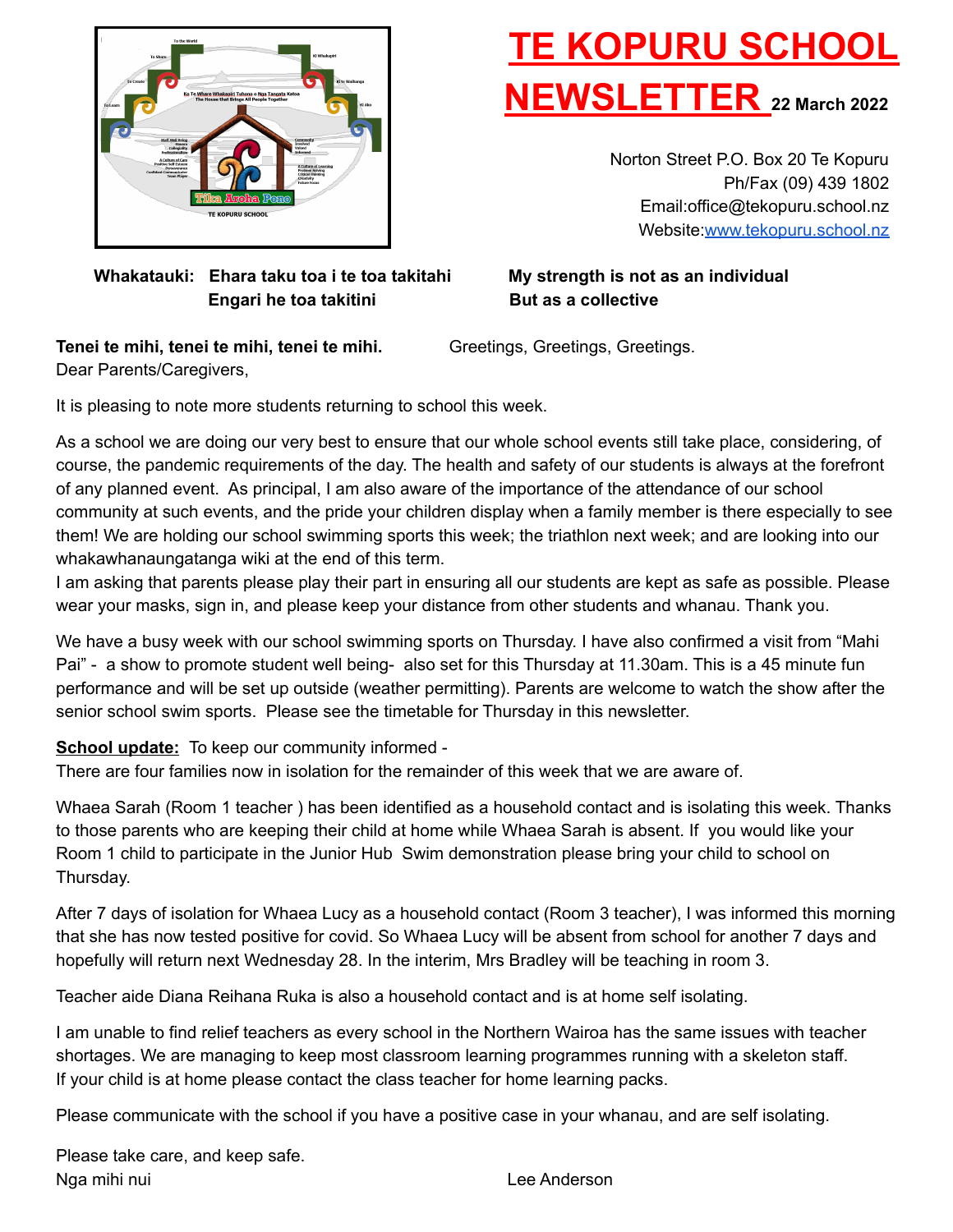### **Te Kopuru Swimming Sports: Thursday 24 March 9am start**

This event will be a day focused on student participation and fun. In the spirit of cooperation, we are asking all spectators to wear masks on the day, and keep in mind social distancing. Our students will be told to stay with the student group.

#### **TIMETABLE FOR THE DAY**:



### **Calendar**

Thursday 24 March Te Kopuru Swimming Sports Thursday 31 March Te Kopuru School Triathlon Thursday 14 April Last day of Term Friday 15 April: Good Friday Monday 2 May: Term 2 Start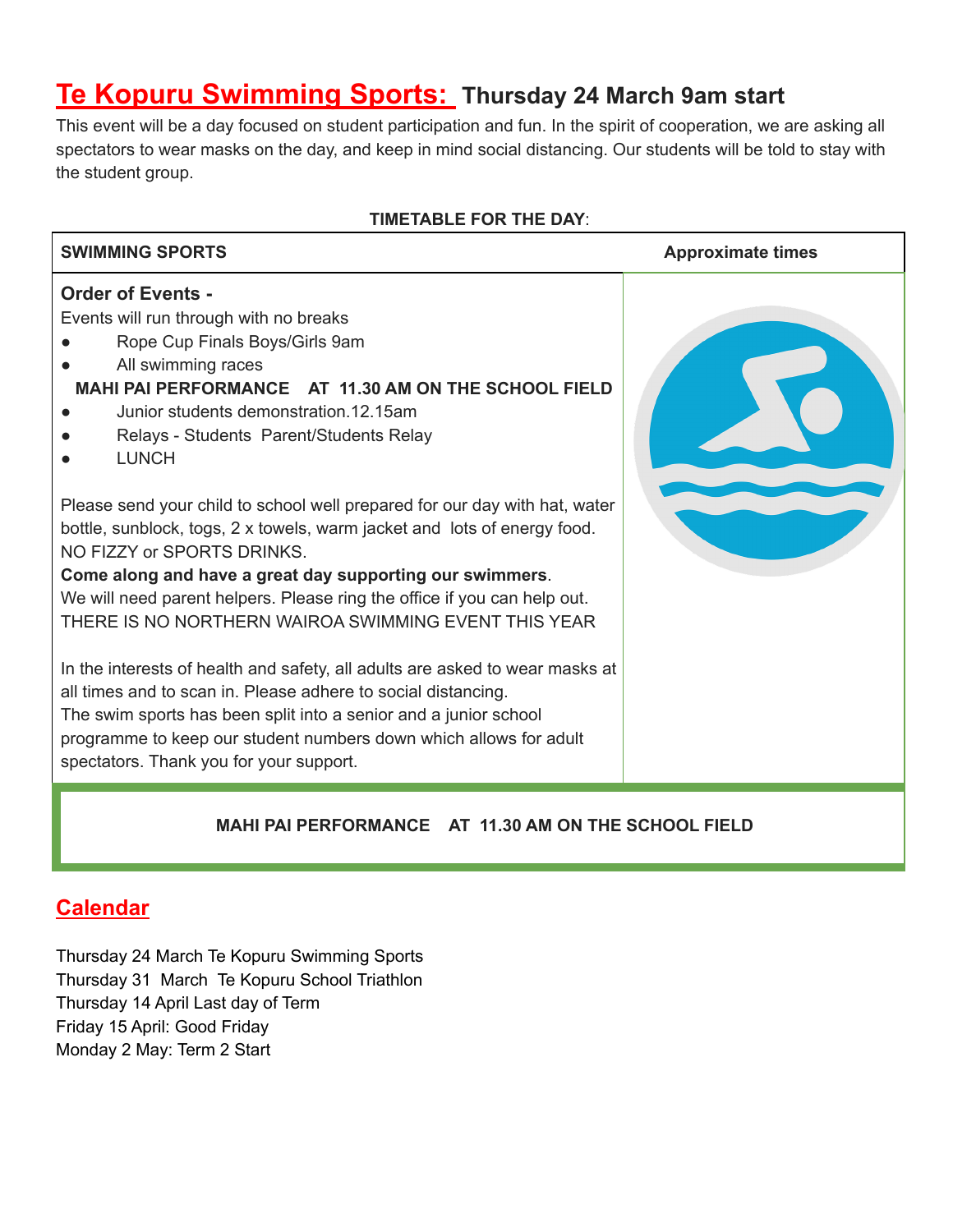# **Te Kopuru School Triathlon: Thursday 31 March**

Children should now be thinking about the school triathlon event that is coming up next week.

The triathlon includes a swim, bike ride and run. Children may decide to form a team, with each member choosing which leg to do. I would challenge our more able athletes to compete as an individual in this event.

This is an annual event and all students are required to take part, unless there is a medical exemption.

We rely on parental help on the roads to ensure our children stay safe. We really appreciate your support in this regard. Please contact the school if you can help.

If you wish to enter as an adult please notify the school.

All cyclists will be using the school bikes and helmets. However if students wish to use their own bike could they please be dropped off at school next Wednesday.

**Year 1 & 2 Students** have a short individual course inside the school grounds. Every student participates.

Students will use the school bikes and helmets, but if you have a bike or scooter that they wish to use, could you please bring them to school next Wednesday.



### **Te Kopuru School Board of Trustees**

| Anthony Nelson (Chairperson) | 439 6444            |
|------------------------------|---------------------|
| Missy Hokai                  | miskanz@hotmail.con |
| Lee Anderson (Principal)     | 439 1802            |
|                              |                     |

Kerry Little (Staff Rep) 439 1802 m Jessie Moffett 439 0291 or 0211300690 Charles Samuels 439 7853 \*\*\*\*\*\*\*\*\*\*\*\*\*\*\*\*\*\*\*\*\*\*\*\*\*\*\*\*\*\*\*\*\*\*\*\*\*\*\*\*\*\*\*\*\*\*\*\*\*\*\*\*\*\*\*\*\*\*\*\*\*\*\*\*\*\*\*\*\*\*\*\*\*\*\*\*\*\*\*\*\*\*\*\*\*\*\*\*\*\*\*\*\*\*\*\*\*\*\*\*\*\*\*\*\*\*\*\*\*\*\*\*\*\*\*\*\*\*\*\*\*\*\*\*

### **BoT Members Needed**

Board of Trustee elections take place in September 2022, so now is the time to start thinking about your interest in becoming a Te Kopuru School Board Member.

This is an opportunity to be involved in your kura and community.

You are welcome to talk to any of our current board members to find out what is involved. Please contact them on the numbers above.